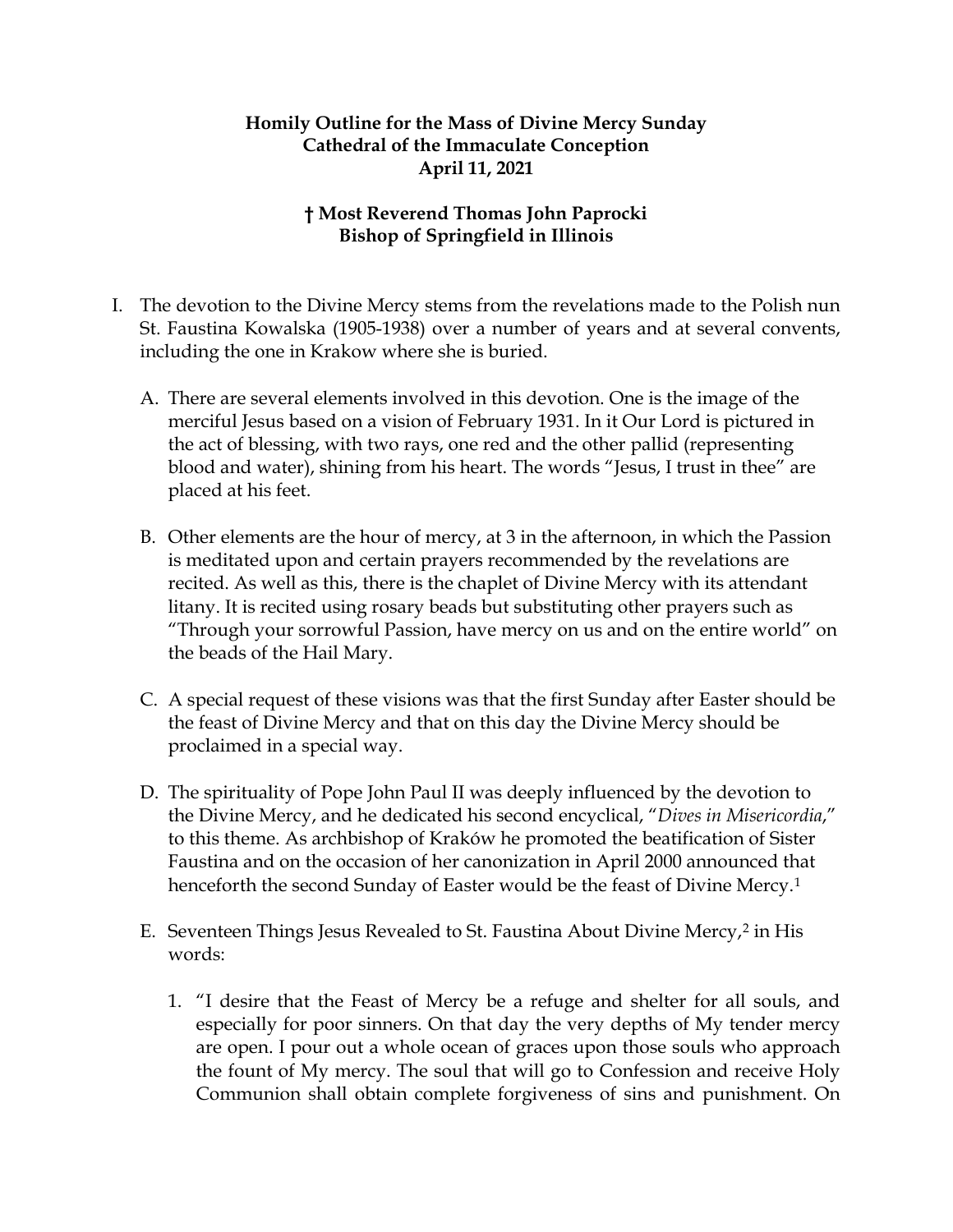that day all the divine floodgates through which grace flow are opened. Let no soul fear to draw near to Me, even though its sins be as scarlet."  $-$  St. Faustina's *Diary* 699 [Note: confession does not have to be done on the Sunday itself. Beforehand is fine]

- 2. "Mankind will not have peace until it turns with trust to My Mercy." St. Faustina's *Diary* 300
- 3. "Let all mankind recognize My unfathomable mercy. It is a sign for the end times; after it will come the day of justice." *Diary* 848
- 4. "He who refuses to pass through the door of My mercy must pass through the door of My justice..." *Diary* 1146
- 5. "Souls perish in spite of My bitter Passion. I am giving them the last hope of salvation; that is, the Feast of My Mercy. If they will not adore My mercy, they will perish for all eternity." *Diary* 965
- 6. "My Heart overflows with great mercy for souls, and especially for poor sinners. If only they could understand that I am the best of Fathers to them and that it is for them that the Blood and Water flowed from My Heart as from a fount overflowing with mercy. *Diary* 367
- 7. "These rays shield souls from the wrath of My Father. Happy is the one who will dwell in their shelter, for the just hand of God shall not lay hold of him. I desire that the first Sunday after Easter be the Feast of Mercy." *Diary* 299
- 8. "My daughter, write that the greater the misery of a soul, the greater its right to My mercy; [urge] all souls to trust in the unfathomable abyss of My mercy, because I want to save them all." *Diary* 1182
- 9. "The greater the sinner, the greater the right he has to My mercy. My mercy is confirmed in every work of My hands. He who trusts in My mercy will not perish, for all his affairs are Mine, and his enemies will be shattered at the base of My footstool." *Diary* 723
- 10. "[Let] the greatest sinners place their trust in My mercy. They have the right before others to trust in the abyss of My mercy. My daughter, write about My mercy towards tormented souls. Souls that make an appeal to My mercy delight Me. To such souls I grant even more graces than they ask. I cannot punish even the greatest sinner if he makes an appeal to My compassion, but on the contrary, I justify him in My unfathomable and inscrutable mercy." *Diary* 1146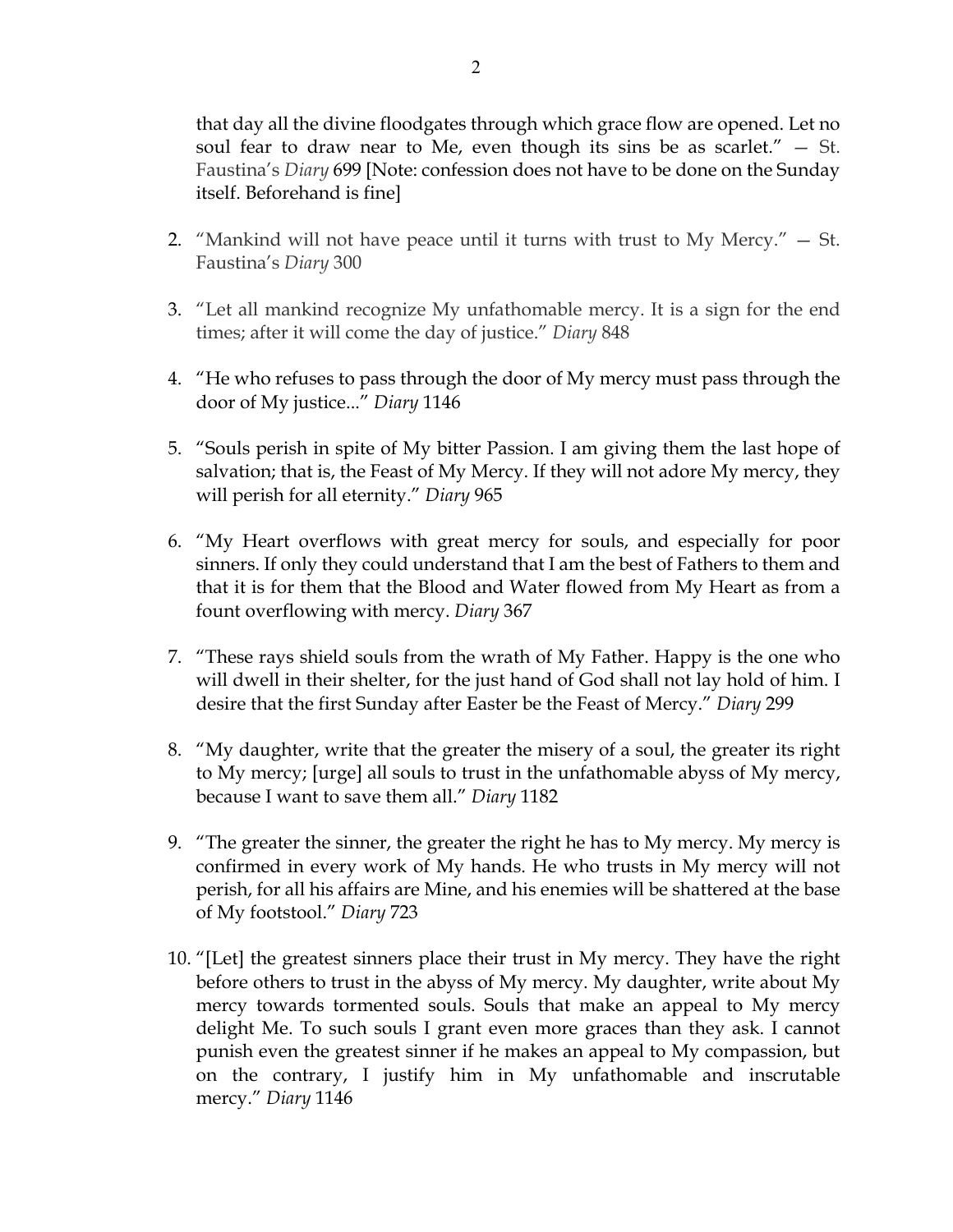- 11. "I want to grant a complete pardon to the souls that will go to Confession and receive Holy Communion on the Feast of My mercy." *Diary* 1109
- 12. "I desire trust from My creatures. Encourage souls to place great trust in My fathomless mercy. Let the weak, sinful soul have no fear to approach Me, for even if it had more sins than there are grains of sand in the world, all would be drowned in the unmeasurable depths of My mercy." *Diary* 1059
- 13. "I demand the worship of My mercy through the solemn celebration of the Feast and through the veneration of the image which is painted. By means of this image I shall grant many graces to souls. It is to be a reminder of the demands of My mercy, because even the strongest faith is of no avail without works." *Diary* 742
- 14. "Tell [all people], My daughter, that I am Love and Mercy itself. When a soul approaches Me with trust, I fill it with such an abundance of graces that it cannot contain them within itself, but radiates them to other souls." *Diary* 1074
- 15. "I am offering people a vessel with which they are to keep coming for graces to the fountain of mercy. That vessel is this image with the signature: 'Jesus, I trust in You.'" *Diary* 327
- 16. "I promise that the soul that will venerate this image will not perish. I also promise victory over [its] enemies already here on earth, especially at the hour of death. I Myself will defend it as My own glory." *Diary* 48
- 17. "Souls who spread the honor of My mercy I shield through their entire lives as a tender mother her infant, and at the hour of death I will not be a Judge for them, but the Merciful Savior. At that last hour, a soul has nothing with which to defend itself except My mercy. Happy is the soul that during its lifetime immersed itself in the Fountain of Mercy, because justice will have no hold on it." *Diary* 1075
- II. Today's Gospel (Jn 20:19-31) has three parts: the appearance to the disciples without Thomas, the gifts of peace and the Holy Spirit with the power to forgive sins, and the appearance to Thomas.
- III. What does "Divine Mercy" mean?
	- A. Not a "Get Out of Jail Free" card!